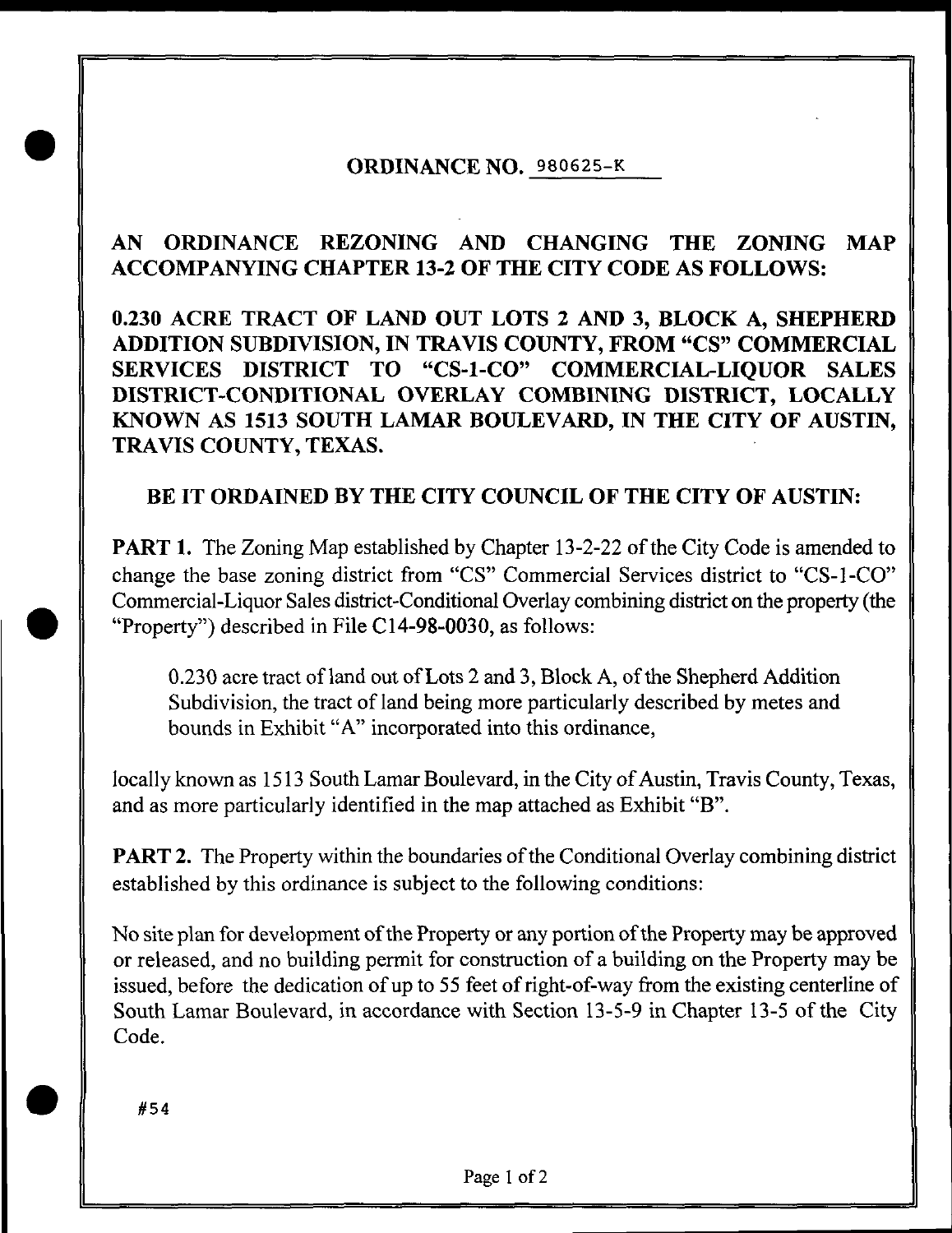Except as specifically restricted under this ordinance, the Property may be developed and used in accordance with the regulations established for the "CS-1" Commercial-Liquor Sales base district and other applicable requirements of the Land Development Code.

PART 3. The Council waives the requirements of Sections 2-2-3, 2-2-5, and 2-2-7 of the City Code for this ordinance.

PART 4. This ordinance takes effect on July 6, 1998.

# PASSED AND APPROVED

 $\frac{\S}{\S}$ <br>June 25 , 1998.  $\frac{\S}{\S}$ Kirk Watson Mayor

APPROVED: *(indrew Martin* ATTEST: <u>Bet</u>

Andrew Martin City Attorney

Betty G. Brown

Deputy City Clerk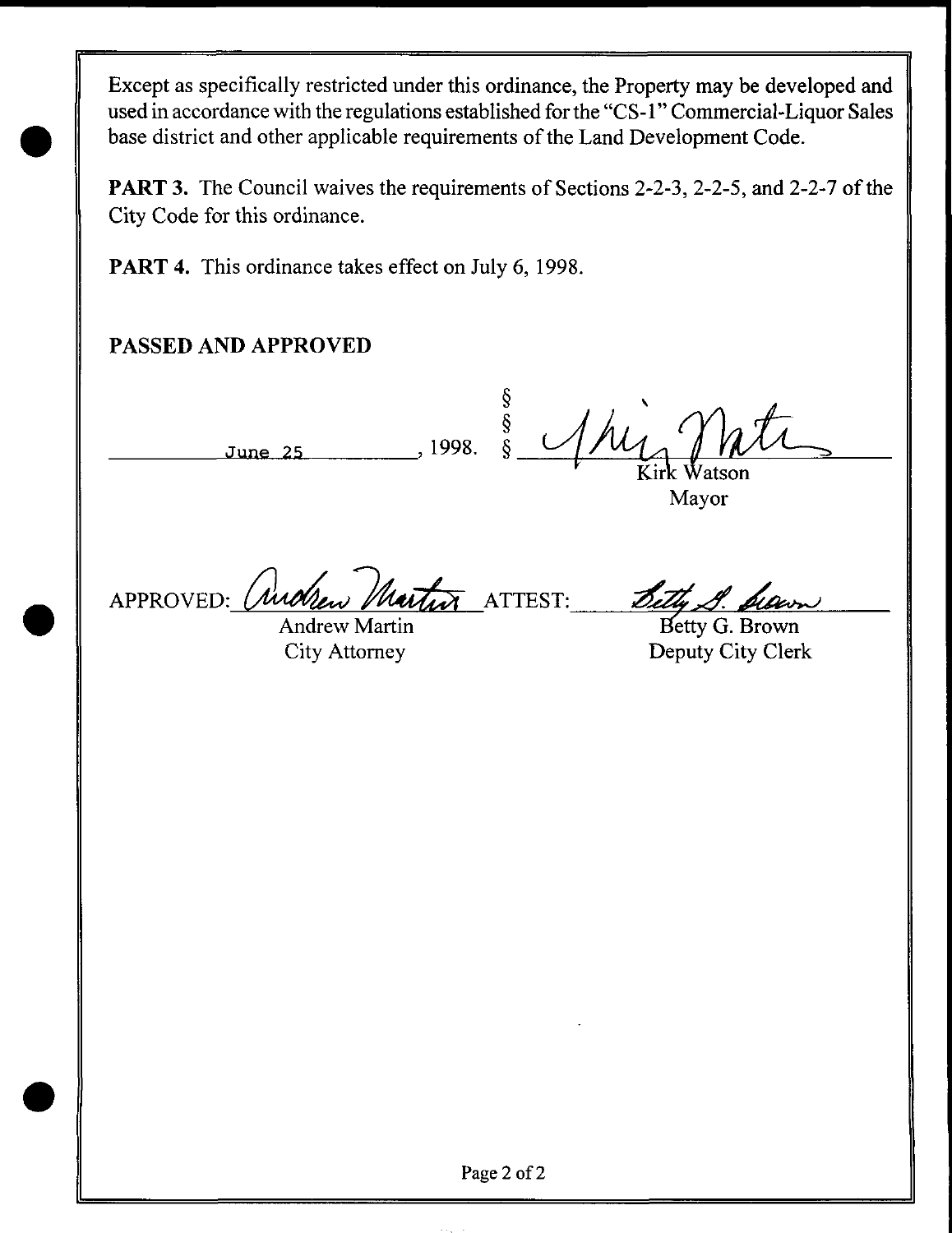BUSH SURVEYING, INC.

1904 Fortview Road Austin, Texas 78704 Phone (512) 442-0990 Fax (512)442-1084

MAY 27, 1998

FOR RE-ZONING PURPOSES

FIELD NOTE DESCRIPTION OF 0.230 ACRE OF LAND, BEING PORTIONS OF LOT 2 AND LOT 3, BLOCK A, SHEPHERD ADDITION, A SUBDIVISION IN TRAVIS COUNTY, TEXAS, ACCORDING TO THE MAP OR PLAT THEREOF RECORDED IN VOLUME 96 PAGE 112 OF THE PLAT RECORDS OF TRAVIS COUNTY, TEXAS, AND BEING MORE PARTICULARLY DESCRIBED BY METES AND BOUNDS AS FOLLOWS:

BEGINNING FOR REFERENCE at a 1/2" iron rod set in the Southwesterly line of Lot 5, The Maufrais Subdivision, a subdivision in Travis County, Texas, according to the map or plat thereof recorded in Volume 90 Pages 90-91 of the Plat Records of Travis County, Texas, for the most Easterly corner of Lot 3, Block A, Shepherd Addition, a subdivision in Travis County, Texas, according to the map or plat thereof recorded in Volume 96 Page 112 of the Plat Records of Travis County, Texas, and from which a 1/2" iron rod set for the most Southerly corner of said Lot 3 and for the most Easterly corner of Lot 2, Block A, of said Shepherd Addition bears S 29 deg. 10' 00" W 117.30 ft.;

THENCE entering the interior of said Lot 3, S 56 deg. 57' W 36.72 ft. to a point for the most Easterly corner and PLACE OF BEGINNING of the herein described portion to be re-zoned;

THENCE, S 40 deg. 01' 13" W 118.00 ft. to a point in the interior of said Lot 2 for the most Southerly corner of this portion to be rezoned;

THENCE continuing across a portion of the interior of said Lot 2, N 49 deg. 58' 47" W 85.00 ft. to a point for the most Westerly corner of this portion to be re-zoned;

THENCE, N 40 deg. 01' 13" E 118.00 ft. to a point in the interior of said Lot 3 for the most Northerly corner of this portion to be rezoned;

THENCE continuing across a portion of the interior of said Lot 3, S 49 deg. 58' 47" E 85.00 ft. to the PLACE OF BEGINNING, containing 0.230 acre of land.

 $E$ XHIBIT "A"

PREPARED: May 27, 1998.

Holt Carson Registered Professional Land Surveyor No. 5166

483086

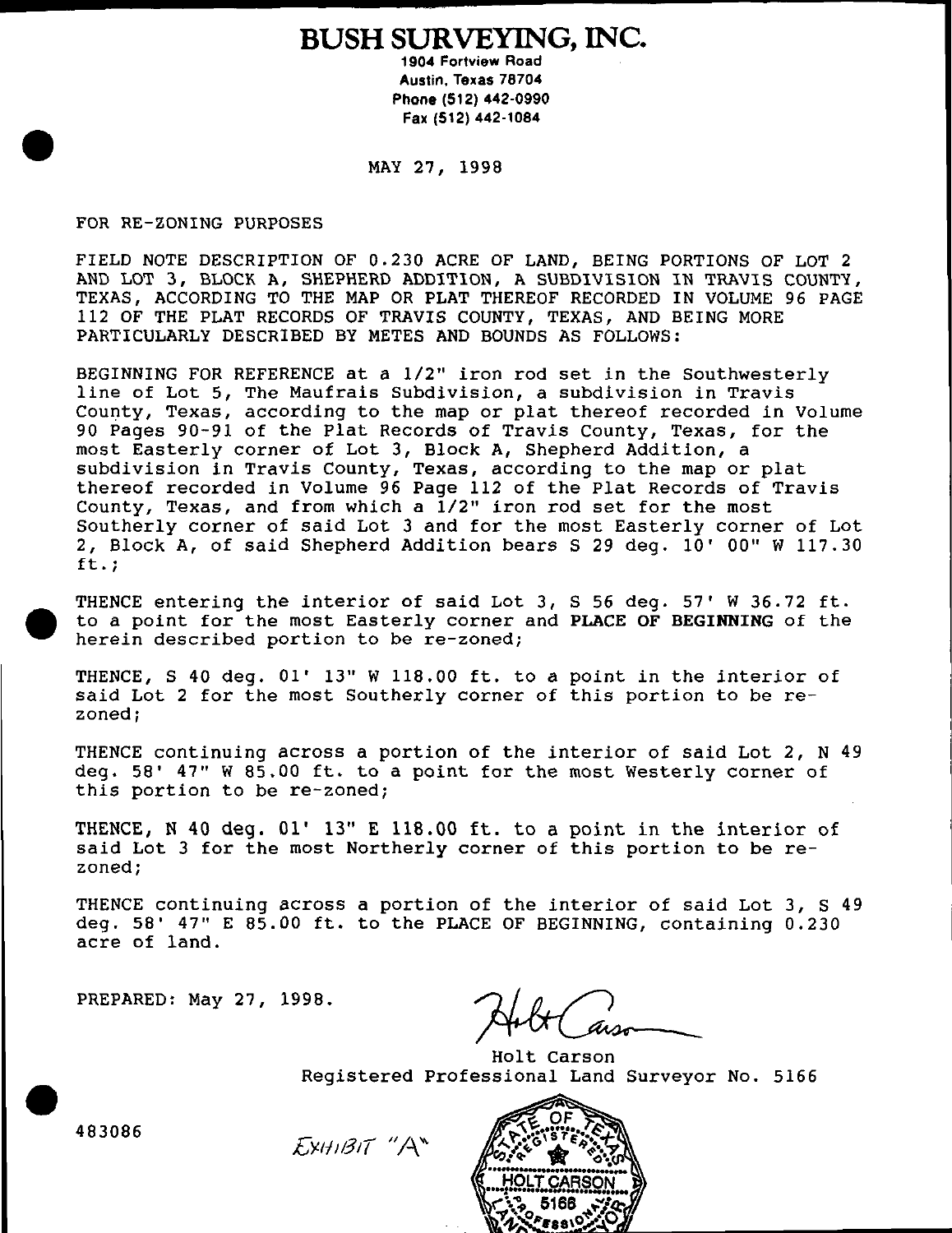